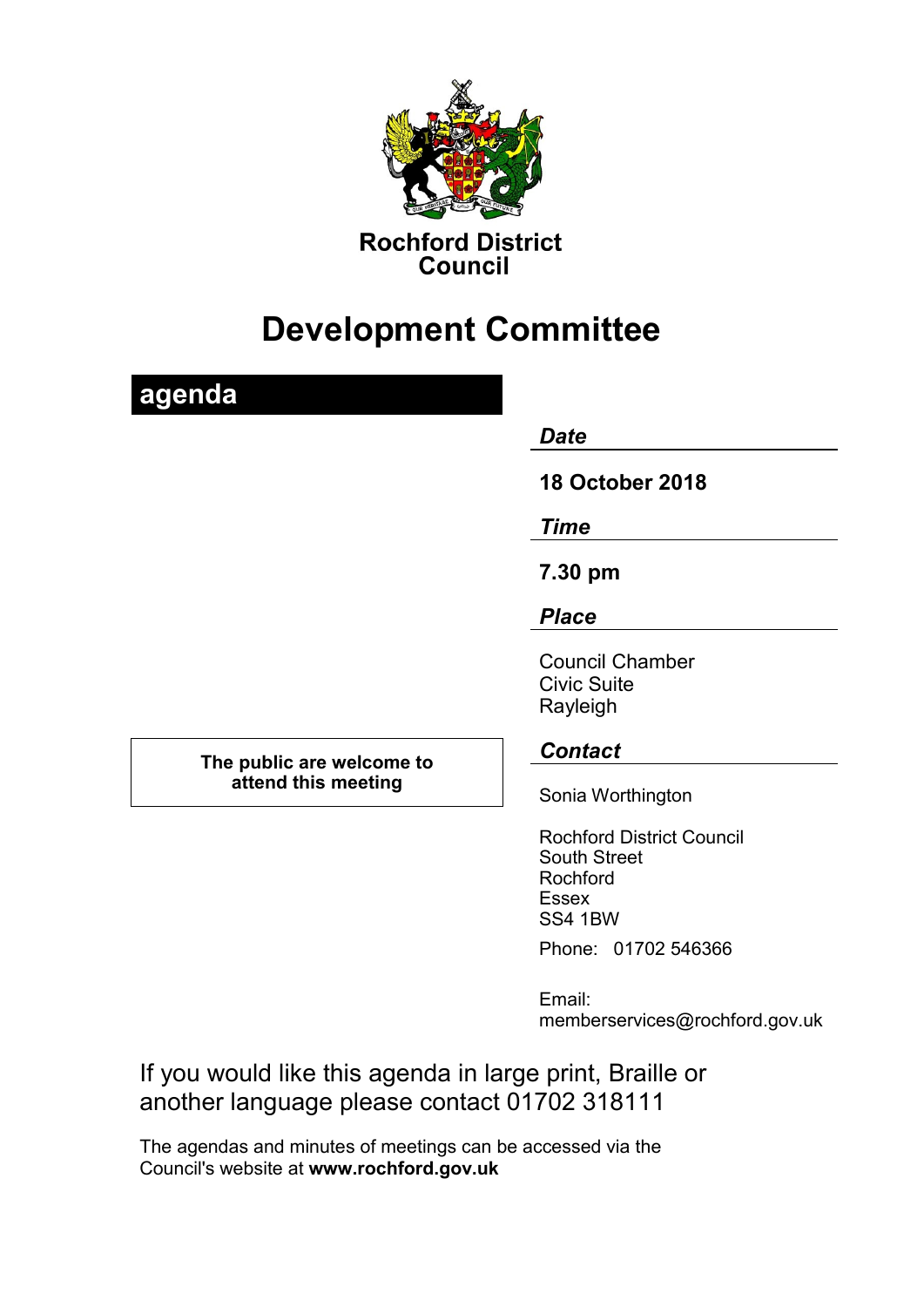### **Members of the Development Committee**

Chairman: Cllr S P Smith Vice-Chairman: Cllr Mrs L Shaw

Cllr C C Cannell Cllr P J Shaw Cllr J D Griffin **Cllr M** J Steptoe Cllr Mrs D Hoy Cllr S A Wilson Cllr G J Ioannou Cllr A L Williams Cllr R Milne

Cllr N J Hookway Cllr Mrs C A Weston

#### **Terms of Reference**

To exercise the Council's functions in relation to:-

 Town & Country Planning and Development Control as specified in Schedule 1 to the Local Authorities (Functions and Responsibilities) (England) Regulations 2000 (as amended)

### **The Council's residents are at the heart of everything we do.**

#### **The Council's priorities are:-**

- To become financially self-sufficient
- Early intervention
- To maximise our assets
- To enable communities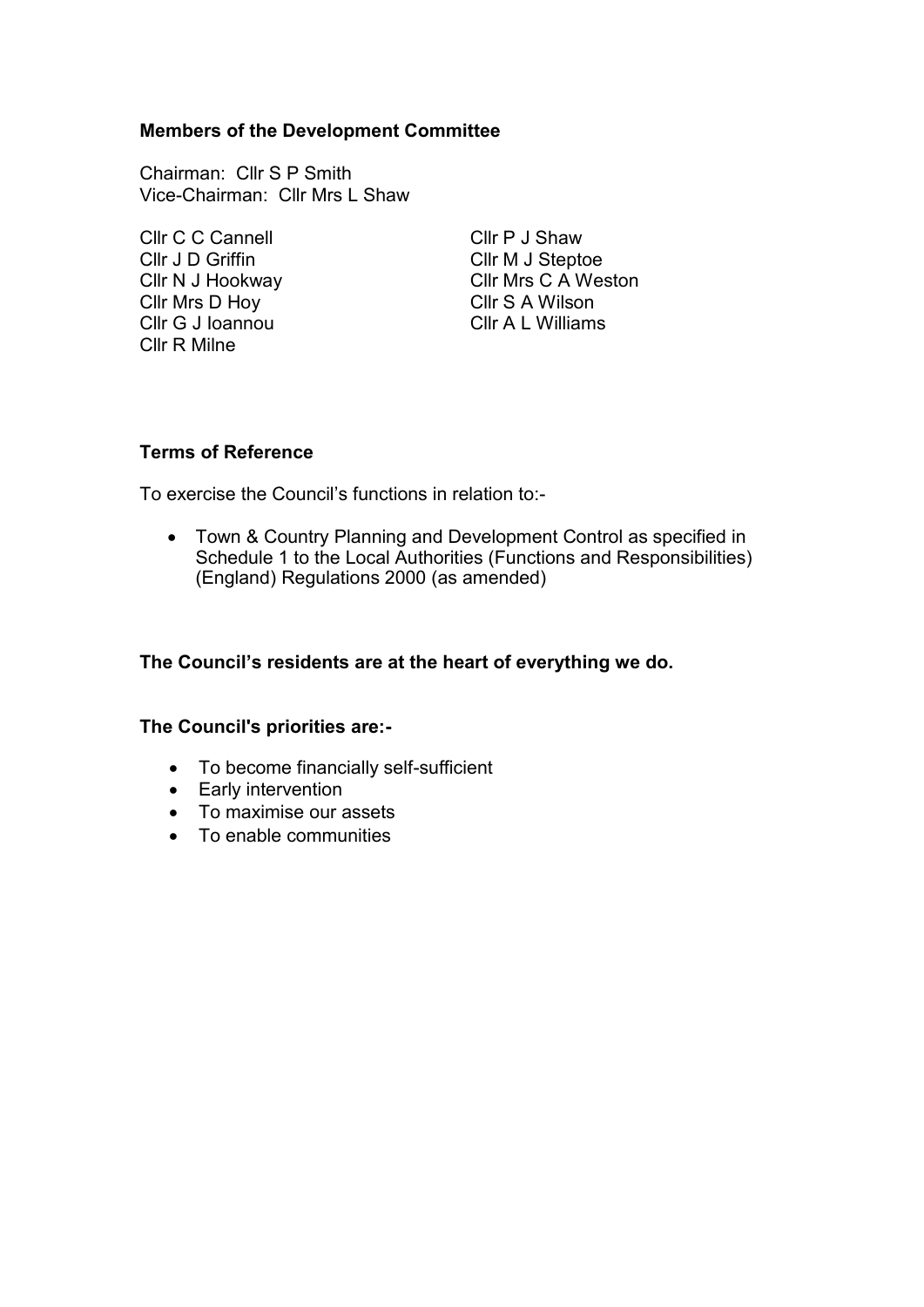### **Emergency evacuation announcement** Page No

- **1** 1**Apologies for Absence**
- **2 Substitute Members**
- **3 Non Members Attending**
- **4 2Minutes of the Meeting held on 20 September 2018**
- **5 3To Receive Declarations of Interest**
- **6 418/00584/REM – Land East of Rugby Club, Aviation Way, Rochford**  $6.1 - 6.13$

To consider a Reserved Matters application following outline permission reference 15/00781/OUT to consider details in connection with a proposed employment unit for B1/B2 (business/general industrial) use including details of access, layout, appearance, scale and landscaping.

#### **7 18/00750/FUL – New Airport Terminal Building, Southend Airport**  $7.1 - 7.13$

To consider an application to vary condition 2 (approved plan numbers) relating to planning permission reference 17/00996/FUL for extension to the terminal buildings and discharge conditions 3 (canopy), 4 (external materials), 5 (archaeology), 6 (BREEAM), 8 (recessed roof area) and 14 (dust management plan) imposed on planning application 17/00996/FUL.